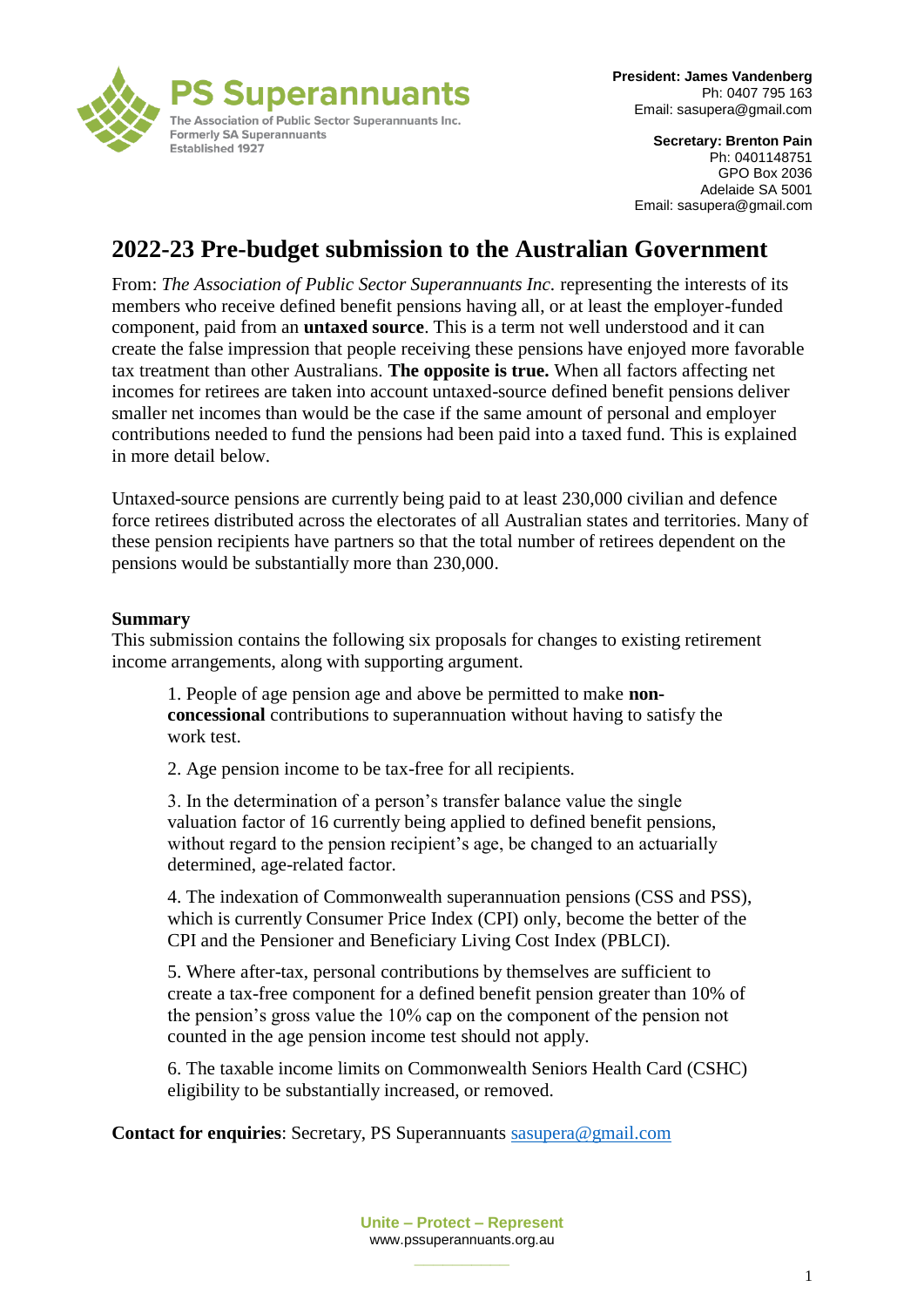# **Introduction**

*The Association of Public Sector Superannuants Inc.* (PS Superannuants) was previously the *South Australian Government Superannuated Employees Association* which traded as SA Superannuants. Until 2019 its membership consisted entirely of people relying on retirement income derived from membership of the South Australian Superannuation Scheme which is established under South Australia's *Superannuation Act 1988.* Following the winding up of the *Superannuated Commonwealth Officers Association* (SCOA) in June 2019 SA Superannuants opened up its membership to Commonwealth superannuants. This has seen many members of the Commonwealth's CSS and PSS schemes join the Association. The change in name of the Association was made to reflect this change in the composition of its membership and leadership.

There has always been common ground between the retirement interests of people receiving the South Australian pension and those receiving Commonwealth pensions such as the CSS pension. This is due to the fact that both pensions are untaxed-source pensions which means that no tax has been paid by the source delivering the pension prior to its commencement. As a consequence of this, the pensions, on commencement, are taxed, and assessed for the Medicare levy, as normal income when the recipient is less than 60 years old. After this age they continue as taxable income on which a 10% tax offset can be claimed. At least 90% of the pension income is counted in the age pension income test. Where there is additional, taxable income (including age pension) it is added to the superannuation pension income and taxed at the marginal rate for the combined income. The Medicare levy is also paid on the additional income. CSS, PSS and Super SA pensions also have in common the fact that members have paid personal contributions from their after-tax income. This means that during their working lives members have paid an effective contributions tax of over 30%. This is at least twice the maximum superannuation tax rate of 15%.

The norm for Australian Superannuation pensions is for them to be paid entirely from a taxed source which means that the source has, since 1 July 1988, paid a 15% contribution tax and up to 15% tax on earnings. Prior to age 60, pensions from a taxed source attract a 15% tax offset and after age 60 they are tax-free and exempt from the Medicare levy. Any additional, taxable income is taxed, and assessed for the Medicare levy, as if it is the only income. So, a retiree, by using both the tax-free threshold of \$18,200 and tax offsets, is able to have an additional taxable income (including age pension) well in excess of \$18,200 p.a. on which he/she pays no tax or Medicare levy.

PS Superannuants acknowledges that untaxed-source, defined benefit pensions have larger gross values than would be the case if they were paid from a taxed source. The reason for this is that the latter pensions have been reduced in their gross values by the tax collected prior to pension commencement. **However, due to the other differences between untaxed-source and taxed-source pensions described above it is the smaller, taxed-source pensions that deliver higher net incomes.** 

Our organization represents a group of people most of whom have secure retirement incomes within the ranges thought sufficient by the *Association of Superannuation Funds of Australia*  to afford 67-year-olds a modest through to a comfortable retirement: \$28,775 - \$45,239 p.a. for singles; \$41,466 - \$63,799 for couples. None of the proposals set out below involve large improvements in net incomes for any of the people we represent and none will have a large impact on the Federal budget.

The proposals are put forward as modest changes that improve the equity and integrity of the retirement income system as well as improve the net incomes of retirees relying substantially on untaxed-source superannuation income.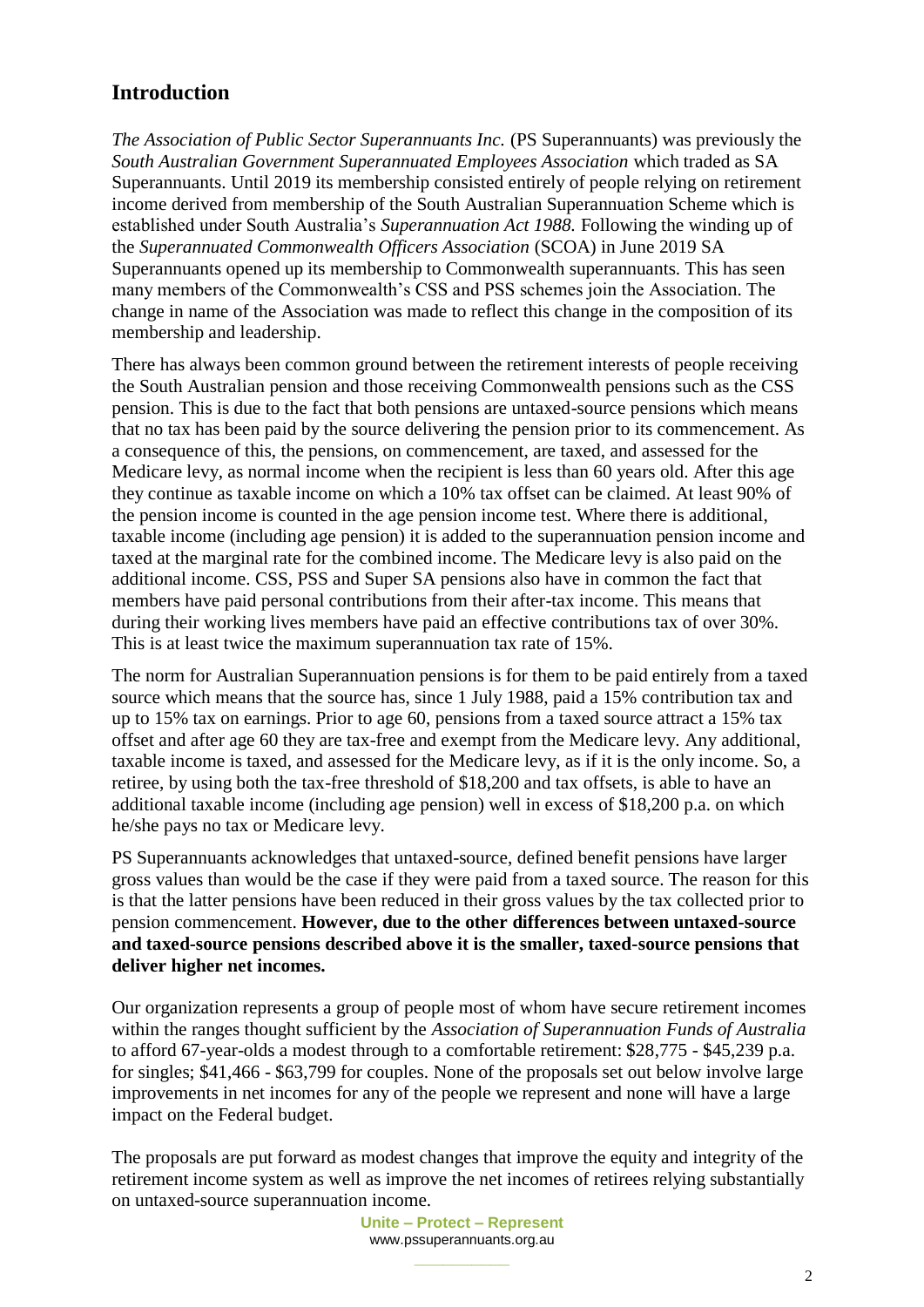## **Proposals for change with supporting argument**

### **1. Access to the superannuation system for people of age pension age and above.**

PS Superannuants requests that all people of age pension age and above be permitted to make **non-concessional** contributions to superannuation without having to satisfy the work test.

This will involve no cost to government and would be of benefit not just to people with untaxed-source superannuation but all elderly Australians. PS Superannuants proposes that the following tax arrangements would apply to the contributions and the earnings:

- No tax deduction would be allowed for the contributions and no contributions tax would be payable on them.
- The contributions and earnings would have to be held in an accumulation account with annual earnings subject to tax.

To maintain the integrity of the superannuation system these contributions should be subject to annual limits.

This set of arrangements is aimed at assisting people of modest means to get a better return on their savings. The Association believes that the arrangements can only be a winner for the government. The individuals who choose to make use of the arrangements will have to take into account the greater short-term risk that is associated with saving through the superannuation system as compared to bank accounts. The incentive for them to do so is the larger return that superannuation funds are certain to provide over the medium to long term.

It has been put to us that people wanting a larger return on their savings can purchase shares and/or invest in managed funds. Our response to this is that many older people have had little experience in making share purchases, or with managed funds, and see these methods of saving as unfamiliar and risky. Superannuation funds, by comparison, are familiar savings vehicles which would be much preferred.

Indeed, if investing in shares or managed funds was a viable option for most retirees it would not have been necessary for the Government to allow the proceeds of house downsizing (up to \$300,000 each for a couple) to be placed in the superannuation system. We were pleased to see this option provided but it is hard to understand why our much more modest proposal stated above has not been implemented. The proportion of retirees who are in a position to benefit from our proposal is much greater than the proportion who can make use of the house down-sizing provision.

Furthermore, the calculations set out below demonstrate how superannuation accounts could work to the advantage of fully retired people not in a position to use the house down-sizing provision and with little risk of reducing taxation revenue or increasing Centrelink outlays. A bank account interest rate of 2% is compared with a before-tax, and after expenses, return of 6% from a superannuation account.

**Example 1:** the fully retired person is currently not paying any tax and has \$20,000 in a bank account earning 2% p.a. This delivers \$400 interest to the person and no tax to the government. If the \$20,000 is transferred to the superannuation system it is likely to deliver a 6% return before tax. So the person's superannuation account balance will increase by \$1,200 before tax.

The superannuation fund will pay as much as \$180 of this in tax to the government and the person's account balance will increase by at least \$1,020 i.e. by at least \$620 more than the increase that would have occurred had the money stayed in the bank account.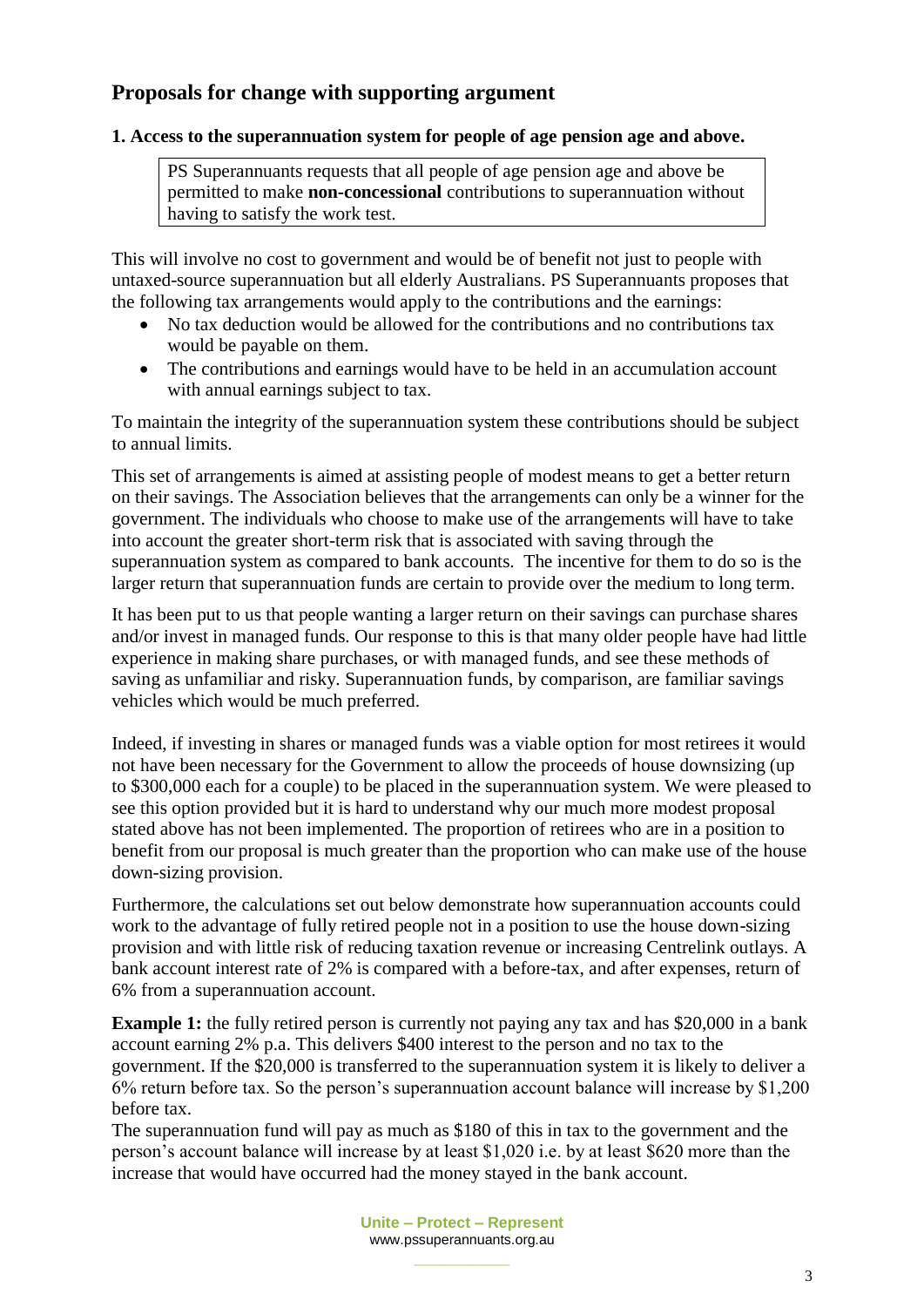**Result:** the government has gained up to \$180 in tax revenue and the person has gained at least \$620.

**Example 2:** the fully retired person is currently paying tax at the rate of 19% and has \$20,000 in a bank account earning 2% p.a. and the reasoning of example 1 is repeated. **Result:** the government gains up to \$104 (\$180-\$76) in tax revenue and the person gains at least \$696.

**Example 3:** the fully retired person is currently paying tax at the rate of 32.5%, plus the Medicare levy of 2%, and has \$20,000 in a bank account earning 2% p.a. **Result:** the government has gained up to \$42 (\$180-\$138) in tax revenue and the person has gained at least \$758.

**Impact on age pension outlays:** where this strategy produces superannuation account balances larger than the original bank account balances, and the person is getting an age pension payment, that age pension payment is going to be reduced. The account balance increases will increase the deemed income used in the age pension income test and increase the value of assets used in the age pension asset test. This is another factor that can only work in the Government's favour.

## **2. Age pension income to be tax free**

PS Superannuants requests that age pension income be tax-free for all recipients.

Age pension is already tax-free for the overwhelming majority of recipients. The 2007 'Simpler Super' reforms had the effect of making any taxable income, being received in addition to the tax-free superannuation income, taxed as if was the only income. If there was additional income then, no matter how large the tax-free superannuation pension income was, tax and Medicare levy did not become payable on that additional income until it was well in excess of \$18,200 p.a. In 2017 a limit was set on the amount of tax-free superannuation that could be received before tax would be payable on any additional income. This limit was \$100,000 and half of any amount in addition to \$100,000 was counted as taxable income. People with taxed-source pensions less than \$100,000 p.a. continue to have their taxable income taxed as if it is their only income.

Recipients of untaxed-source pensions, after 2007, continued to receive superannuation income that was taxable (with a 10% tax offset) and all additional taxable income (including age pension) was added to the superannuation income and taxed at the marginal rate for the combined income. This still applies to all untaxed-source defined benefit pensions.

PS Superannuants is confident that members of untaxed-source defined benefit schemes are the vast majority of Australians who pay tax on age pension income. Nearly all other Australians who receive age pension income pay no tax on that income.

An alternative to this request, that would also be welcomed by PS Superannuants, is for all non-superannuation income to be taxed separately from a person's superannuation income. This would see people in receipt of untaxed-source superannuation pensions being treated, for taxation purposes, in the same way as people receiving taxed-source pensions.

## **3. Valuation of defined benefit pensions for transfer balance cap purposes**

PS Superannuants requests that the single factor of 16 currently being applied to defined benefit pensions, without regard to the pension recipient's age, be changed to an actuarially determined, age-related factor.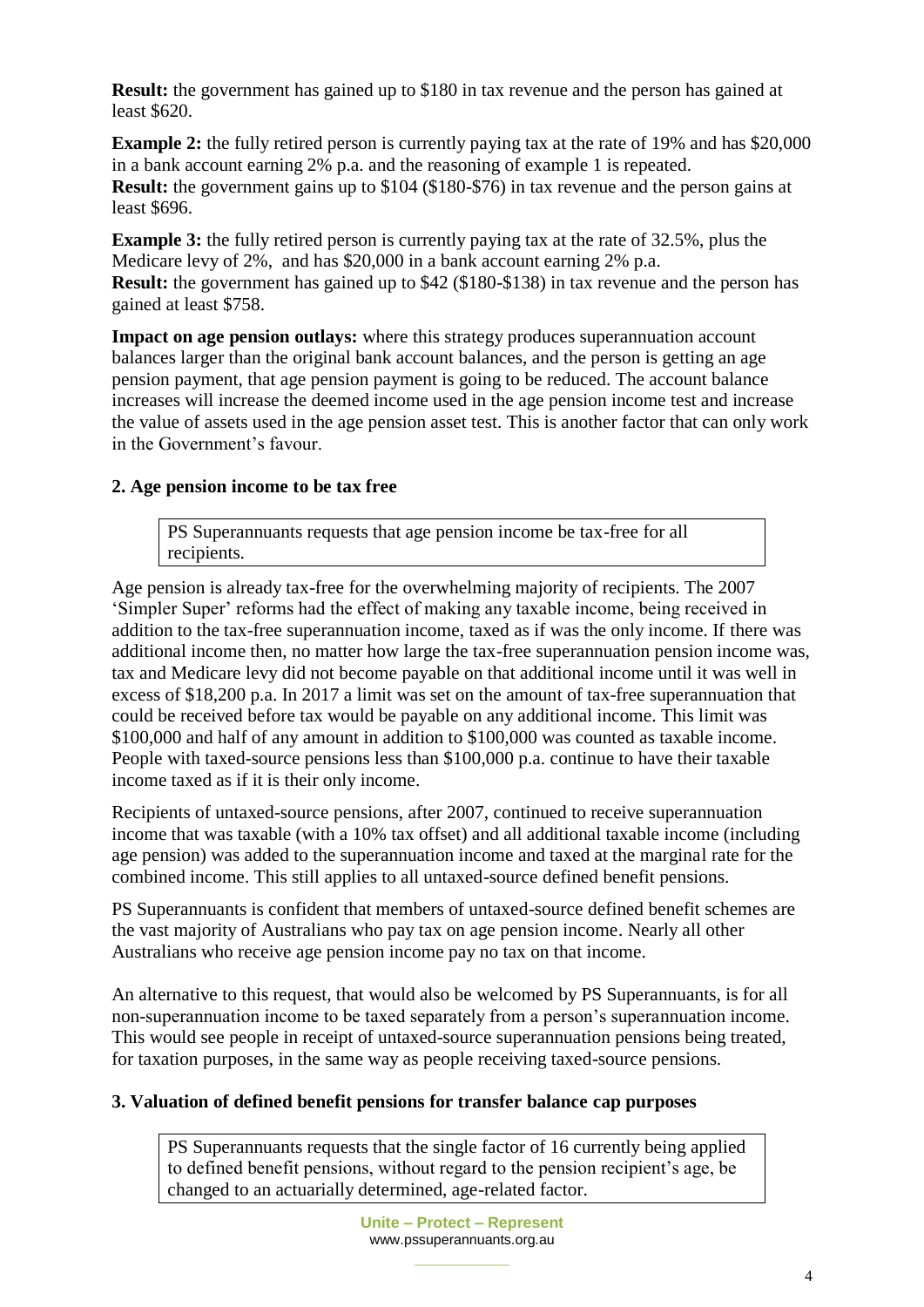Account-based superannuation pensions have a transfer balance cap (TBC) amount that was set initially at \$1.6 million without regard for the account holder's age. It was reasonable to set the amount at the same value as the account balance because:

- a) the pension recipient could realise that amount by cashing in the pension, and
- b) \$1.6 million dollars would fund payment of a CPI indexed pension of \$100,000 p.a. for the life expectancy of a 65 year old.

Where an account balance exceeded the \$1.6 million cap the difference had to be withdrawn from the superannuation system or transferred to an accumulation account where earnings will be subject to tax.

Once a transfer balance cap amount had been assigned to account-based pensions PS Superannuants agrees that fairness required defined benefit pensions to be assigned a corresponding value. But it is not fair to assign the value for defined benefit pensions without taking account of a person's age because, unlike an account-based pension, a defined benefit pension cannot be cashed in except in strictly prescribed circumstances during a short period after the pension commences. To assign a fair value to a defined benefit pension the recipient's age must be taken into account.

In previous representations made in support of our Association's request for this change to be made we were advised by the former Assistant Treasurer, Hon Stuart Robert MP, that 'Using different age-based factors to value DBPs could deliver perverse results - older retirees would have more space under the transfer balance cap than their younger counterparts. This is not the intention of the TBC.'

To decide what the intention of the TBC is we have referred to the Treasury Laws Amendment (Fair and Sustainable Superannuation) Act 2016. Extracts from this legislation are shown in the box below

294-1 What this Division is about

There is a cap on the total amount you can transfer into the retirement phase of superannuation (where earnings are exempt from taxation).

294-5 Object of this Division

 The object of this Division is to limit the total amount of an individual's superannuation income streams that receive an earnings tax exemption.

We can see no object here, or anywhere else in the legislation, that requires, or justifies, applying a valuation factor to defined benefit superannuation pensions for the purpose of preventing older retirees having more space under the transfer balance cap than their younger counterparts. Indeed, use of the single amount of \$1.6 million to set the transfer balance cap amount for account-based pensions had the predictable effect of ensuring that an older person with \$1.6 million backing an account-based pension could receive a larger account-based income stream, that is entirely exempt from earnings tax, than a younger person.

Or the older person could take the same value pension as the younger person and have an amount left over in the account that would not be needed to fund the pension but would still be exempt from earnings tax. Consider these examples:

**Example 1**: a person aged 75 receiving a CPI indexed pension of \$100,000 p.a. This person has a life expectancy of about 10 years and the value of the lump sum sufficient to pay the pension for this period is about \$800,000.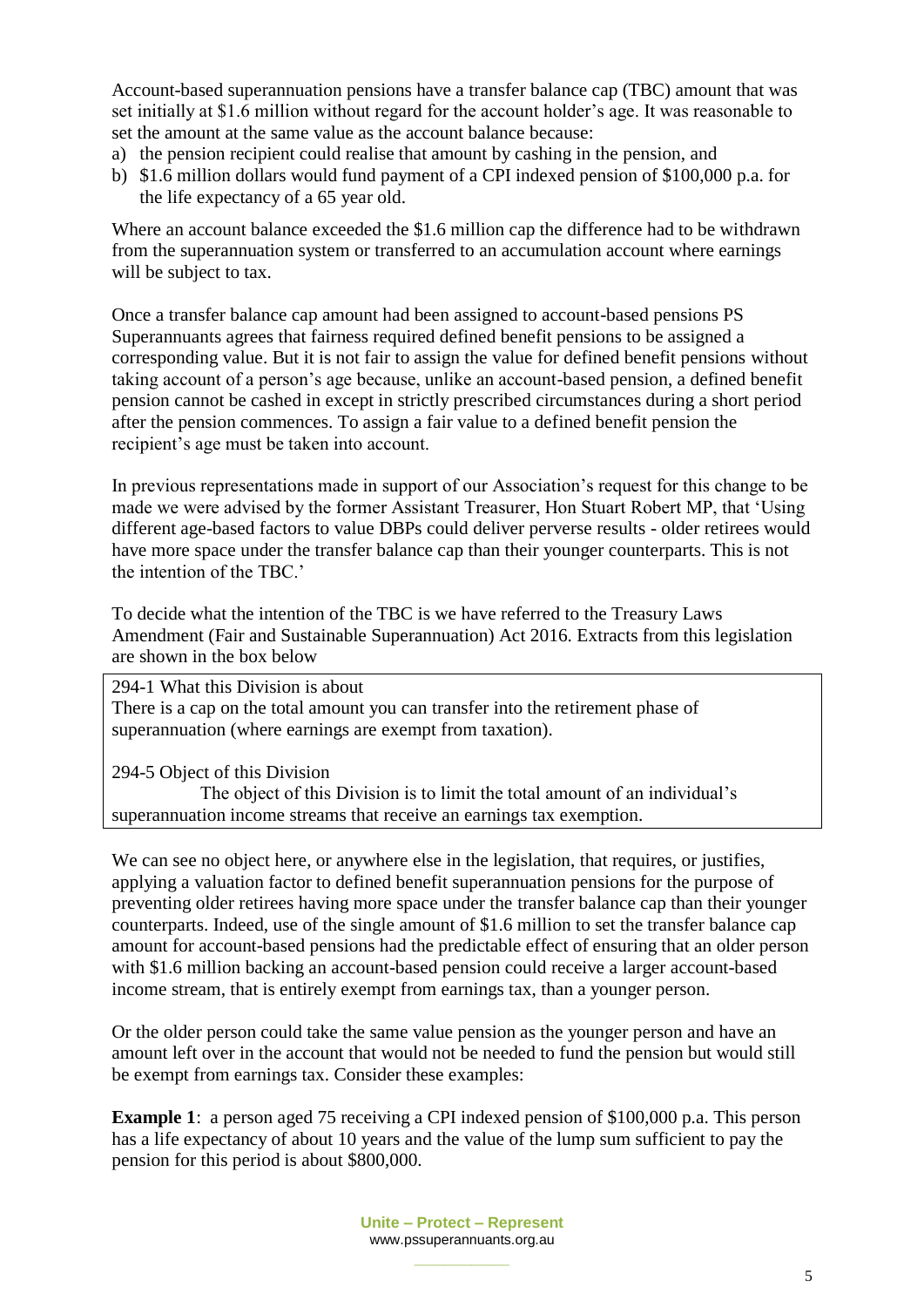For a person aged 80 years with a life expectancy of about 5 years the corresponding lump sum is about \$500,000. A fair conversion factor for the pension of the 75-year-old is not 16, but about 8 and for the eighty-year-old, about 5.

**Example 2**: two people each have a transfer balance account amount of \$1.6 million being used to deliver a \$100,000 p.a. (indexed) account-based pension. One of these people is aged 65 and the other 80,

Using the assumptions of Mr Robert's letter, for the person aged 65, the entire \$1.6 million will be needed to pay the pension for life. This person has in their account the amount of money needed to deliver their pension and the earnings of this money is entirely exempt from tax. If they have additional superannuation it will be subject to tax on earnings.

For the person aged 80 the \$1.6 million will far exceed the amount needed to fund a lifetime indexed pension of \$100,000. Let us suppose the amount needed to fund the pension for life is \$1 million. This older person has \$600,000 in their pension account which is escaping tax on earnings after the account has funded a pension of the same amount being received by the 65-year-old. This older person also has the option of receiving a pension well above \$100,000 p.a. without earnings tax being collected on the assets backing the pension.

As well as seeking fair treatment for the very small fraction (less than 1%) of members of the South Australian State Pension Scheme and the Commonwealth's CSS and PSS schemes, who have pensions above \$100,000 p.a., PS Superannuants has a concern that acceptance of the 16-covers-all-ages pension valuation factor might see it used in other circumstances affecting many more of its members.

A recent development on the Australian retirement income scene is the "Comprehensive Income Product for Retirement" (CIPR). An early example of a CIPR is a product offered by QSuper. The features of this product highlight the unfairness of using 16 as the valuation factor for a defined benefit pension regardless of the recipient's age. Thus, for a couple aged 70 years \$300,000 will purchase a QSuper lifetime, indexed income stream of \$20,053 p.a. with no reduction in the pension occurring when one member of the couple dies and, if both die before they have received \$300,000 in pension payments, the difference is payable to an estate.

The defined benefit pensions of our members see a surviving spouse receiving only two thirds of the original pension and if both partners die well before life expectancy the pensions have no estate value.

A calculator on the QSuper website provides the following figures showing that the purchase price of \$300,000 varies as a multiple of the annual pension value from 17.5 at age 60 to 11.2 at age 80. And yet we have a law which assigns a value to defined benefit pensions of 16 times the annual value **no matter the person's age.**

| Age (years)                                       | 60     | 65     | 70     | 75     | 80     |
|---------------------------------------------------|--------|--------|--------|--------|--------|
| Annual Pension (\$ p.a.)                          | 17,120 | 18,321 | 20,053 | 22,652 | 26,759 |
| Purchase price as a multiple<br>of annual pension | 17.5   | 16.4   | 15.0   | 13.2   | 11.2   |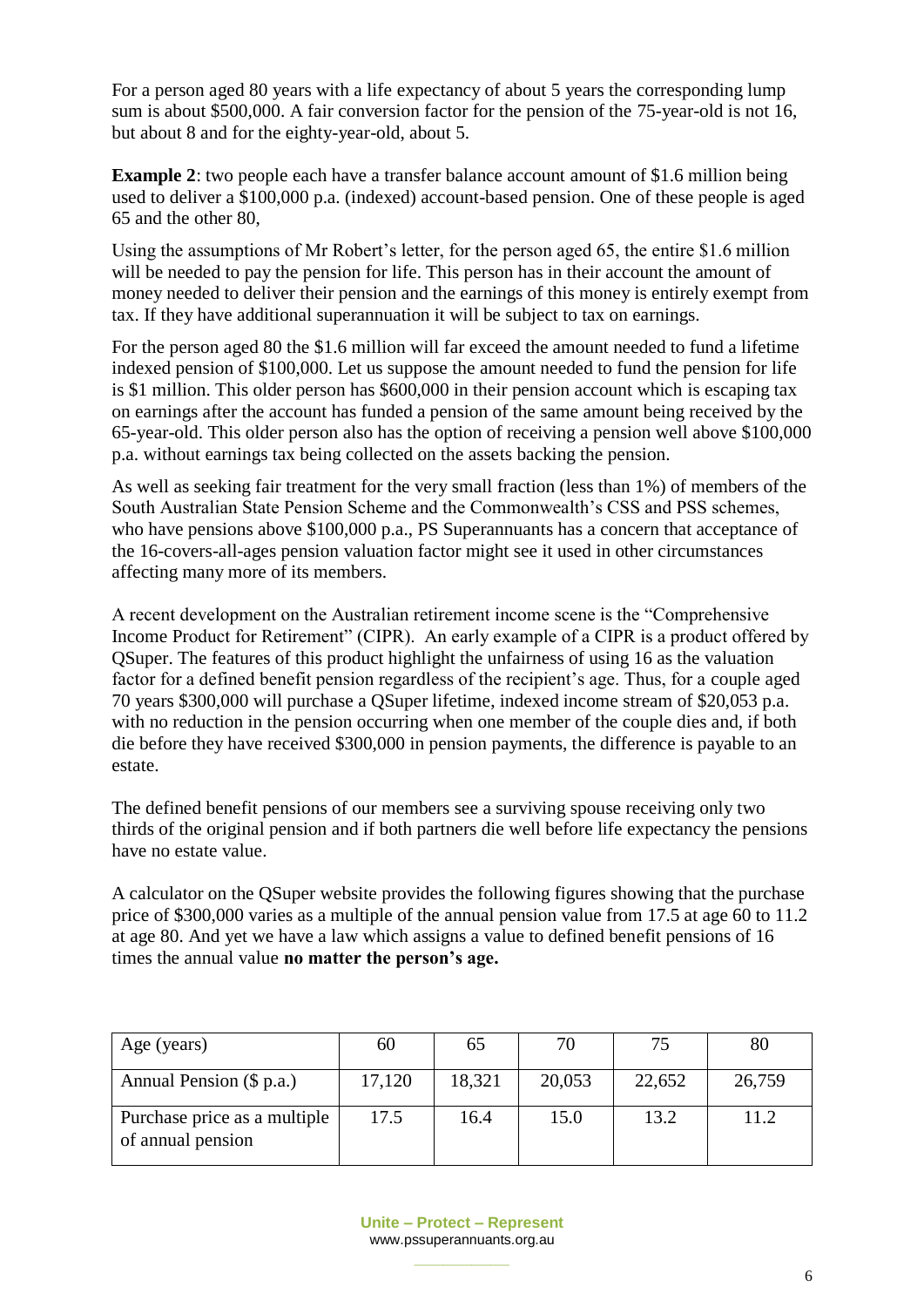## **4. Improved indexation for Commonwealth pensions**

PS Superannuants requests that the indexation of Commonwealth superannuation pensions (CSS and PSS), which is currently Consumer Price Index (CPI) only, become the better of the CPI and the Pensioner and Beneficiary Living Cost Index (PBLCI).

PS Superannuants has always been a supporter of Commonwealth pensions being indexed on the same basis as the age pension. This has been repeatedly rejected by both Coalition and Labor governments. The change being proposed by PS Superannuants this year can be viewed as a step in the right direction.

The only argument against age pension indexation that we give any credence to is the one which says that the age pension is a safety net payment as well as an income support payment and a separate pillar of Australia's retirement income system. We are suggesting the better of CPI and PBLCI as a way of proceeding that maintains the distinction between the superannuation and age pension pillars.

It might also be argued that increasing the indexation rate for CSS and PSS pensions amounts to the Commonwealth government supplementing superannuation for its former employees years, and decades, after employment has ceased. This is something for which there is no precedent in the private sector. This would be a valid argument against any improvement to indexation if the Commonwealth had fully funded its pensions and paid them from the taxed-source environment. The rapid accumulation of assets in the Future Fund is clear evidence that it has always been capable of doing this and has made a considered decision against doing so. The Association considers that this puts the Commonwealth under a unique obligation to seriously consider adjusting the CSS and PSS indexation rates upwards.

On the cost of going to the better of CPI and PBLCI it should be remembered that:

a) the CSS closed to new members in 1990 and the PSS in 2005.

b) a majority of the people receiving the improved indexation will be age pension recipients and so 50% of the cost of improved indexation for those people will be recovered in the form of reduced age pension payments. Many people receiving age pension and having an untaxed-source pension will currently be paying tax on the age pension income and so will return more than 70% of an indexation increase to the Commonwealth Government. Most of those who are not receiving an age pension payment will pay more than 30% of the improved indexation in tax and Medicare levy.

## **5. Relaxation of the 10% cap on the proportion of a defined benefit pension not counted in the Centrelink income test.**

PS Superannuants requests that where after-tax, personal contributions by themselves are sufficient to create a tax-free component greater than 10% of the pension's gross value the 10% cap should not apply

From the 'Simpler Super' superannuation reforms of 2007 until 1 January 2016 the tax-free component of taxed-source defined benefit pensions was calculated taking account of both the amount of contributions a pension recipient had paid from after-tax income and the proportion of service completed before 1 July 1983. This component of the pension was not only tax-free income after age 60, it also was not counted in the Centrelink age pension income test.